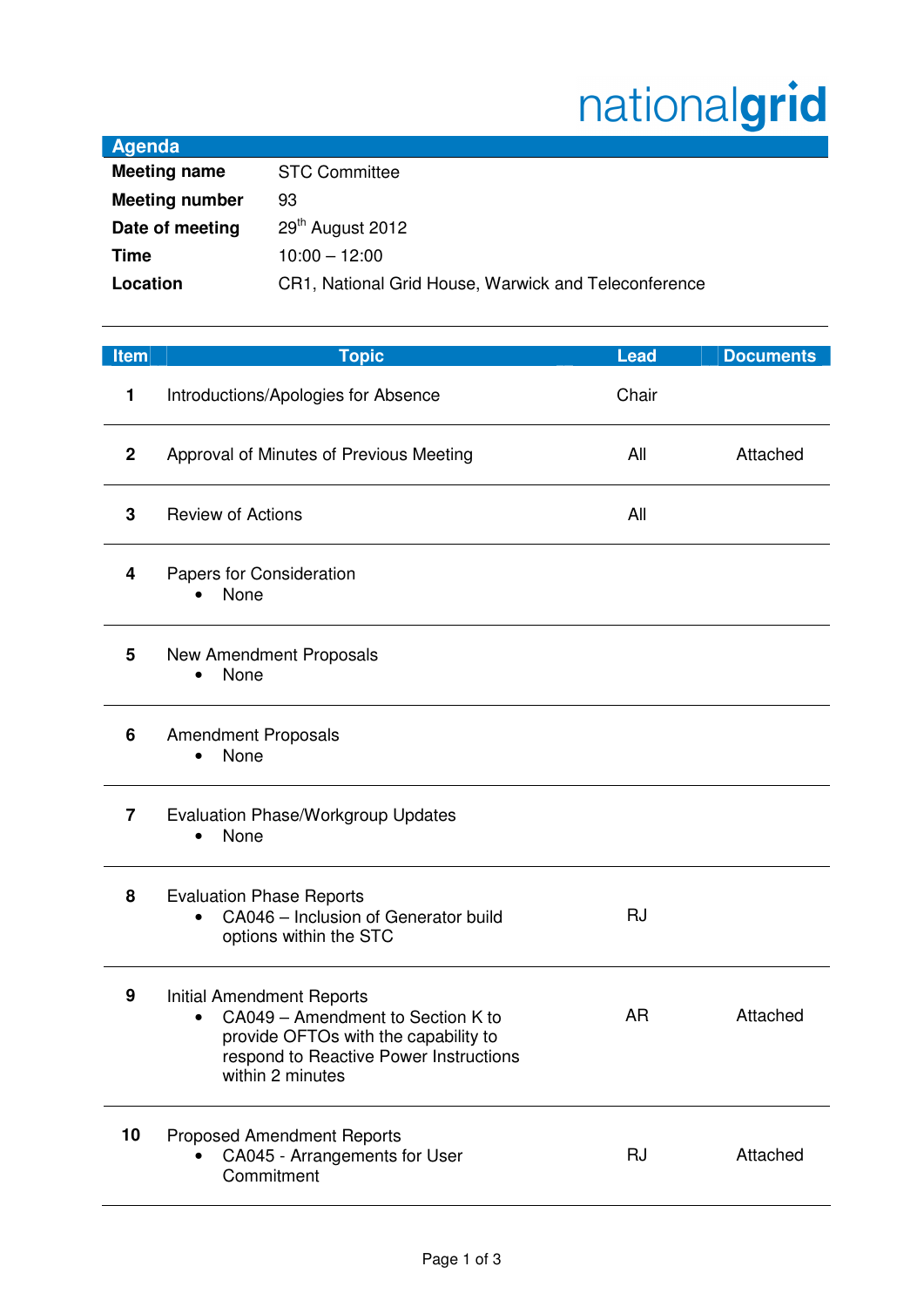| 11 | <b>Amendment Reports</b><br>CA048 - Alignment of terminology with<br>other industry codes                                                                        | LН                       | Attached |
|----|------------------------------------------------------------------------------------------------------------------------------------------------------------------|--------------------------|----------|
| 12 | <b>Pending Authority Decisions</b><br>None                                                                                                                       |                          |          |
| 13 | <b>Authority Decisions</b><br>CA047 - Consequential Changes to Section<br>K following implementation of Grid Code<br>D/10 Frequency & Voltage Operating<br>Range | <b>RJ</b>                |          |
| 14 | <b>STC Procedures</b><br>PA065 - STCP01-1 Timescales for<br>providing Transmission Services as<br>defined in the STC                                             | <b>AR</b>                | Attached |
|    | PA066 - STCP19-3 Clarification of<br><b>Transmission System Boundary Point</b><br>registration with Elexon                                                       | <b>RJ</b>                | Attached |
| 15 | Offshore Regime                                                                                                                                                  | Authority                |          |
| 16 | <b>European Developments</b><br><b>ACER</b> update<br>ENTSO-E update                                                                                             | Authority<br><b>NGET</b> |          |
| 17 |                                                                                                                                                                  |                          |          |
|    | Impact of Other Code Modifications<br><b>CUSC</b><br><b>Grid Code</b><br><b>Charging Methodologies</b>                                                           | All                      | Attached |
| 18 | Reports from sub-committees                                                                                                                                      | All                      |          |
| 19 | Any Other Business                                                                                                                                               | All                      |          |
| 20 | Publications<br><b>Confidential Items</b><br>٠                                                                                                                   | All                      |          |